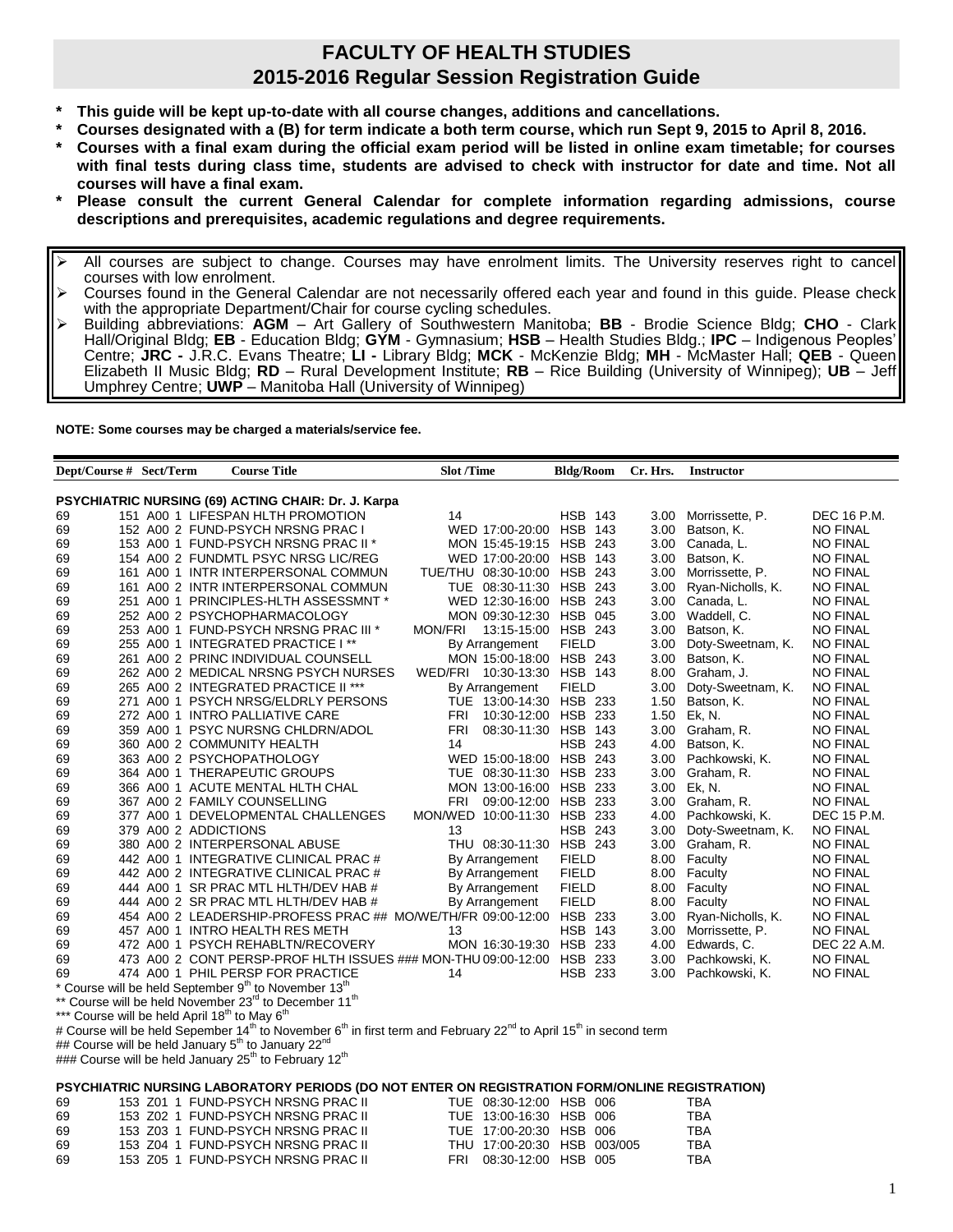| Dept/Course # Sect/Term                                               |                     | <b>Course Title</b>                                                                                                                     | <b>Slot</b> /Time                                                                                   | <b>Bldg/Room</b>                   | Cr. Hrs.          | <b>Instructor</b>      |                 |
|-----------------------------------------------------------------------|---------------------|-----------------------------------------------------------------------------------------------------------------------------------------|-----------------------------------------------------------------------------------------------------|------------------------------------|-------------------|------------------------|-----------------|
|                                                                       |                     |                                                                                                                                         |                                                                                                     |                                    |                   |                        |                 |
| 69                                                                    |                     | 251 Z01 1 PRINCIPLES-HLTH ASSESSMNT                                                                                                     | THU 08:30-12:00 HSB 006                                                                             |                                    |                   | TBA                    |                 |
| 69                                                                    |                     | 251 Z02 1 PRINCIPLES-HLTH ASSESSMNT                                                                                                     | THU 13:00-16:30 HSB 006                                                                             |                                    |                   | TBA                    |                 |
| 69                                                                    |                     | 251 Z03 1 PRINCIPLES-HLTH ASSESSMNT                                                                                                     | THU 17:00-20:30 HSB 006                                                                             |                                    |                   | TBA                    |                 |
| 69                                                                    |                     | 251 Z04 1 PRINCIPLES-HLTH ASSESSMNT                                                                                                     | WED 16:30-20:00 HSB 003/005                                                                         |                                    |                   | TBA                    |                 |
| 69                                                                    |                     | 251 Z05 1 PRINCIIPLES-HLTH ASSESSMNT                                                                                                    | 08:30-12:00 HSB 006<br>FRI                                                                          |                                    |                   | TBA                    |                 |
| 69                                                                    |                     | 253 Z01 1 FUND-PSYCH NRSNG PRAC III                                                                                                     | TUE 08:30-12:00 HSB 237                                                                             |                                    |                   | <b>TBA</b>             |                 |
| 69                                                                    |                     | 253 Z02 1 FUND-PSYCH NRSNG PRAC III                                                                                                     | TUE 13:00-16:30 HSB 237                                                                             |                                    |                   | TBA                    |                 |
| 69                                                                    |                     | 253 Z03 1 FUND-PSYCH NRSNG PRAC III                                                                                                     | WED 08:30-12:00 HSB 237                                                                             |                                    |                   | TBA                    |                 |
| 69                                                                    |                     | 253 Z04 1 FUND-PSYCH NRSNG PRAC III                                                                                                     | THU 13:00-16:30 HSB 237                                                                             |                                    |                   | TBA                    |                 |
| 69                                                                    |                     | 253 Z05 1 FUND-PSYCH NRSNG PRAC III                                                                                                     | THU 08:30-12:00                                                                                     | HSB 237                            |                   | <b>TBA</b>             |                 |
| 69                                                                    |                     | 255 Z01 1 INTEGRATED PRACTICE I                                                                                                         | By Arrangement                                                                                      | <b>FIELD</b>                       |                   | <b>TBA</b>             |                 |
| 69                                                                    |                     | 255 Z02 1 INTEGRATED PRACTICE I                                                                                                         | By Arrangement                                                                                      | <b>FIELD</b>                       |                   | <b>TBA</b>             |                 |
| 69                                                                    |                     | 255 Z03 1 INTEGRATED PRACTICE I                                                                                                         | By Arrangement                                                                                      | <b>FIELD</b>                       |                   | TBA                    |                 |
| 69                                                                    |                     | 255 Z04 1 INTEGRATED PRACTICE I                                                                                                         | By Arrangement                                                                                      | <b>FIELD</b>                       |                   | <b>TBA</b>             |                 |
| 69                                                                    |                     | 255 Z05 1 INTEGRATED PRACTICE I                                                                                                         | By Arrangement                                                                                      | <b>FIELD</b>                       |                   | TBA                    |                 |
| 69<br>69                                                              |                     | 261 Z01 2 PRINC INDIVIDUAL COUNSELL<br>261 Z02 2 PRINC INDIVIDUAL COUNSELL                                                              | 14<br>TUE 09:00-12:00                                                                               | HSB 018/042/137<br>HSB 018/052/137 |                   | TBA<br>TBA             |                 |
| 69                                                                    |                     | 262 Z01 2 MEDICAL NRSNG PSYCH NURSES                                                                                                    | Tue or Thu (8 hrs)                                                                                  | <b>FIELD</b>                       |                   | TBA                    |                 |
| 69                                                                    |                     | 262 Z02 2 MEDICAL NRSNG PSYCH NURSES                                                                                                    | Tue or Thu (8 hrs)                                                                                  | <b>FIELD</b>                       |                   | TBA                    |                 |
| 69                                                                    |                     | 262 Z03 2 MEDICAL NRSNG PSYCH NURSES                                                                                                    | Tue or Thu (8 hrs)                                                                                  | <b>FIELD</b>                       |                   | TBA                    |                 |
| 69                                                                    |                     | 262 Z04 2 MEDICAL NRSNG PSYCH NURSES                                                                                                    | Tue or Thu (8 hrs)                                                                                  | <b>FIELD</b>                       |                   | TBA                    |                 |
| 69                                                                    |                     | 262 Z05 2 MEDICAL NRSNG PSYCH NURSES                                                                                                    | Tue or Thu (8 hrs)                                                                                  | <b>FIELD</b>                       |                   | TBA                    |                 |
| 69                                                                    |                     | 262 Z06 2 MEDICAL NRSNG PSYCH NURSES                                                                                                    | Tue or Thu (8 hrs)                                                                                  | <b>FIELD</b>                       |                   | <b>TBA</b>             |                 |
| 69                                                                    |                     | 265 Z01 2 INTEGRATED PRACTICE II                                                                                                        | By Arrangement                                                                                      | <b>FIELD</b>                       |                   | TBA                    |                 |
| 69                                                                    |                     | 265 Z02 2 INTEGRATED PRACTICE II                                                                                                        | By Arrangement                                                                                      | <b>FIELD</b>                       |                   | TBA                    |                 |
| 69                                                                    |                     | 265 Z03 2 INTEGRATED PRACTICE II                                                                                                        | By Arrangement                                                                                      | <b>FIELD</b>                       |                   | TBA                    |                 |
| 69                                                                    |                     | 265 Z04 2 INTEGRATED PRACTICE II                                                                                                        | By Arrangement                                                                                      | <b>FIELD</b>                       |                   | <b>TBA</b>             |                 |
| 69                                                                    |                     | 265 Z05 2 INTEGRATED PRACTICE II                                                                                                        | By Arrangement                                                                                      | <b>FIELD</b>                       |                   | <b>TBA</b>             |                 |
| 69                                                                    |                     | 360 Z01 2 COMMUNITY HEALTH                                                                                                              | By Arrangement                                                                                      | <b>FIELD</b>                       |                   | <b>TBA</b>             |                 |
| 69                                                                    |                     | 364 Z01 1 THERAPEUTIC GROUPS                                                                                                            | THU 08:30-11:30                                                                                     | <b>HSB 137</b>                     |                   | TBA                    |                 |
| 69                                                                    |                     | 364 Z02 1 THERAPEUTIC GROUPS                                                                                                            | 14                                                                                                  | <b>HSB 137</b>                     |                   | TBA                    |                 |
| 69                                                                    |                     | 367 Z01 2 FAMILY COUNSELLING                                                                                                            | WED 09:00-12:00 HSB 018/052/137                                                                     |                                    |                   | TBA                    |                 |
| 69                                                                    |                     | 367 Z02 2 FAMILY COUNSELLING                                                                                                            | WED 13:00-16:00                                                                                     | HSB 018/052/137                    |                   | TBA                    |                 |
| 69                                                                    |                     | 377 Z01 1 DEVELOPMENTAL CHALLENGES                                                                                                      | By Arrangement                                                                                      | <b>FIELD</b>                       |                   | TBA                    |                 |
| 69                                                                    |                     | 472 Z01 1 PSYCH REHABLTN/RECOVERY                                                                                                       | By Arrangement                                                                                      | <b>FIELD</b>                       |                   | TBA                    |                 |
|                                                                       |                     |                                                                                                                                         |                                                                                                     |                                    |                   |                        |                 |
|                                                                       |                     | INTERNET COURSES - Registration must be received by August 1 <sup>st</sup> for first term and December 1 <sup>st</sup> for second term. |                                                                                                     |                                    |                   |                        |                 |
|                                                                       |                     | Submit e-mail address on registration. Lab and clinical experiences are in Winnipeg.                                                    |                                                                                                     |                                    |                   |                        |                 |
| 69                                                                    |                     | 151 NET 2 LIFESPAN HLTH PROMOTION                                                                                                       |                                                                                                     |                                    |                   | 3.00 Canada, L.        | <b>NO FINAL</b> |
|                                                                       |                     | <b>PSYCHIATRIC NURSING (WINNIPEG SITE)</b>                                                                                              |                                                                                                     |                                    |                   |                        |                 |
| 69                                                                    |                     | 151 W012 LIFESPAN HLTH PROMOTION                                                                                                        | FRI                                                                                                 | 14:30-17:15 UWP 1M33               | 3.00              | Smith, F.              | NO FINAL        |
| 69                                                                    |                     | 152 W011 FUND-PSYCH NRSNG PRAC I                                                                                                        | FRI                                                                                                 | 14:30-17:15 UWP 1M28               |                   | 3.00 Karpa, J.         | NO FINAL        |
| 69                                                                    |                     | 152 W021 FUND-PSYCH NRSNG PRAC I                                                                                                        | FRI 14:30-17:15 UWP 1M33                                                                            |                                    |                   | 3.00 Smith, F.         | <b>NO FINAL</b> |
| 69                                                                    |                     | 153 W011 FUND-PSYCH NRSNG PRAC II *                                                                                                     | WED 08:30-12:00 RB                                                                                  | 1                                  |                   | 3.00 Lucec, F.         | NO FINAL        |
| 69                                                                    |                     | 154 W011 FUNDMTL PSYC NRSG LIC/REG                                                                                                      | FRI<br>14:30-17:15 TBA                                                                              |                                    | 3.00 TBA          |                        | <b>NO FINAL</b> |
| 69                                                                    |                     | 161 W011 INTR INTERPERSONAL COMMUN                                                                                                      | TUE 13:40-16:30 RB 1                                                                                |                                    |                   | 3.00 Dusome, D         | <b>NO FINAL</b> |
| 69                                                                    |                     | 161 W021 INTR INTERPERSONAL COMMUN                                                                                                      | THU 16:45-19:45 RB                                                                                  | 1                                  |                   | 3.00 Penner, L.        | <b>NO FINAL</b> |
| 69                                                                    |                     | 161 W012 INTR INTERPERSONAL COMMUN                                                                                                      | TUE 13:40-16:30 RB                                                                                  | 1                                  |                   | 3.00 Penner, L.        | NO FINAL        |
| 69                                                                    |                     | 251 W011 PRINCIPLES-HLTH ASSESSMNT*                                                                                                     | THU 13:00-16:30 RB                                                                                  | 2                                  |                   | 3.00 Lynch, W.         | NO FINAL        |
| 69                                                                    |                     | 252 W012 PSYCHOPHARMACOLOGY                                                                                                             | WED 09:00-12:00 RB                                                                                  | 1                                  |                   | 3.00 Waddell, C.       | NO FINAL        |
| 69                                                                    |                     | 253 W011 FUND-PSYCH NRSNG PRAC III *                                                                                                    | FRI 08:30-12:00 RB                                                                                  | 1                                  |                   | 3.00 Lynch, W.         | NO FINAL        |
| 69                                                                    |                     | 255 W01 1 INTEGRATED PRACTICE I **                                                                                                      | By Arrangement                                                                                      | <b>FIELD</b>                       |                   | 3.00 Doty-Sweetnam, K. | NO FINAL        |
| 69                                                                    |                     | 261 W012 PRINC INDIVIDUAL COUNSELL                                                                                                      | MON 13:00-16:00 RB                                                                                  | -1                                 |                   | 3.00 Karpa, J.         | NO FINAL        |
| 69                                                                    |                     | 262 W012 MEDICAL NRSNG PSYCH NURSES                                                                                                     | MO 09:00-12:00/FR 13:00-16:00 RB                                                                    | 1                                  |                   | 8.00 Clements, K.      | NO FINAL        |
| 69                                                                    |                     | 265 W01 2 INTEGRATED PRACTICE II ***                                                                                                    | By Arrangement                                                                                      | <b>FIELD</b>                       | 3.00 <sub>1</sub> | Doty-Sweetnam, K.      | NO FINAL        |
| 69                                                                    |                     | 271 W011 PSYCH NRSG/ELDRLY PERSONS                                                                                                      | MON 09:00-10:30 RB                                                                                  | 1                                  | 1.50              | Penner, L.             | NO FINAL        |
| 69                                                                    |                     | 272 W011 INTRO PALLIATIVE CARE                                                                                                          | MON 10:30-12:00 RB                                                                                  | 2                                  | 1.50              | Dusome, D.             | NO FINAL        |
| 69                                                                    |                     | 359 W011 PSYC NURSNG CHLDRN/ADOL                                                                                                        | MON 13:00-16:00 RB                                                                                  | 1                                  |                   | 3.00 Karpa, J.         | NO FINAL        |
| 69                                                                    |                     | 360 W012 COMMUNITY HEALTH                                                                                                               | THU 13:30-16:30 RB                                                                                  | 1                                  |                   | 4.00 Dusome, D.        | NO FINAL        |
| 69                                                                    |                     | 363 W012 PSYCHOPATHOLOGY                                                                                                                | WED 13:00-16:00 RB                                                                                  | 1                                  |                   | 3.00 Clements, K.      | <b>NO FINAL</b> |
| 69                                                                    |                     | 364 W011 THERAPEUTIC GROUPS                                                                                                             | THU 16:30-19:30 RB                                                                                  | 2                                  |                   | 3.00 Smith, F.         | NO FINAL        |
| 69                                                                    |                     | 366 W011 ACUTE MENTAL HLTH CHAL                                                                                                         | MON 13:00-16:00 RB                                                                                  | 1                                  |                   | 3.00 Clements, K.      | <b>NO FINAL</b> |
| 69                                                                    |                     | 367 W012 FAMILY COUNSELLING                                                                                                             | WED 09:00-12:00 RB                                                                                  | 2                                  |                   | 3.00 Smith, F.         | NO FINAL        |
| 69                                                                    |                     | 377 W011 DEVELOPMENTAL CHALLENGES                                                                                                       | FRI 09:00-12:00 RB                                                                                  | 2                                  |                   | 4.00 Dusome, D.        | NO FINAL        |
| 69                                                                    | 379 W012 ADDICTIONS |                                                                                                                                         | MON 17:00-20:00 RB                                                                                  | 2                                  |                   | 3.00 TBA               | NO FINAL        |
| 69                                                                    |                     | 380 W012 INTERPERSONAL ABUSE                                                                                                            | FRI 09:00-12:00 RB                                                                                  | 2                                  |                   | 3.00 Dusome, D.        | NO FINAL        |
| 69                                                                    |                     | 454 W012 LEADERSHIP-PROFESS PRAC#                                                                                                       | MO/TU/TH/FR 09:00-12:00 RB                                                                          | 1                                  |                   | 3.00 Lucec, F.         | NO FINAL        |
| 69                                                                    |                     | 457 W011 INTRO HEALTH RES METH                                                                                                          | MON 09:00-12:00 RB                                                                                  | 2                                  |                   | 3.00 Thiele, T.        | NO FINAL        |
| 69                                                                    |                     | 472 W011 PSYCH REHABLTN/RECOVERY                                                                                                        | FRI 13:00-16:00 RB                                                                                  | 1                                  |                   | 4.00 Clements, K.      | <b>NO FINAL</b> |
| 69                                                                    |                     | 473 W012 CONT PERSP-PROF HLTH ISSUES ##                                                                                                 | MO/TU/TH/FR 09:00-12:00RB                                                                           | 1                                  |                   | 3.00 Penner, L.        | NO FINAL        |
| 69                                                                    |                     | 474 W011 PHIL PERSP FOR PRACTICE                                                                                                        | THU 13:00-16:00 RB<br>** Course will be held November 23 <sup>rd</sup> to December 11 <sup>th</sup> | 1                                  |                   | 3.00 Clements, K.      | NO FINAL        |
| *** Course will be held April 18 <sup>th</sup> to May 6 <sup>th</sup> |                     | * Course will be held September 9 <sup>th</sup> to November 13 <sup>th</sup>                                                            | # Course will be held January 5 <sup>th</sup> to January 22 <sup>nd</sup>                           |                                    |                   |                        |                 |
|                                                                       |                     | ## Course will be held January 25 <sup>th</sup> to February 12 <sup>th</sup>                                                            |                                                                                                     |                                    |                   |                        |                 |
|                                                                       |                     |                                                                                                                                         |                                                                                                     |                                    |                   |                        |                 |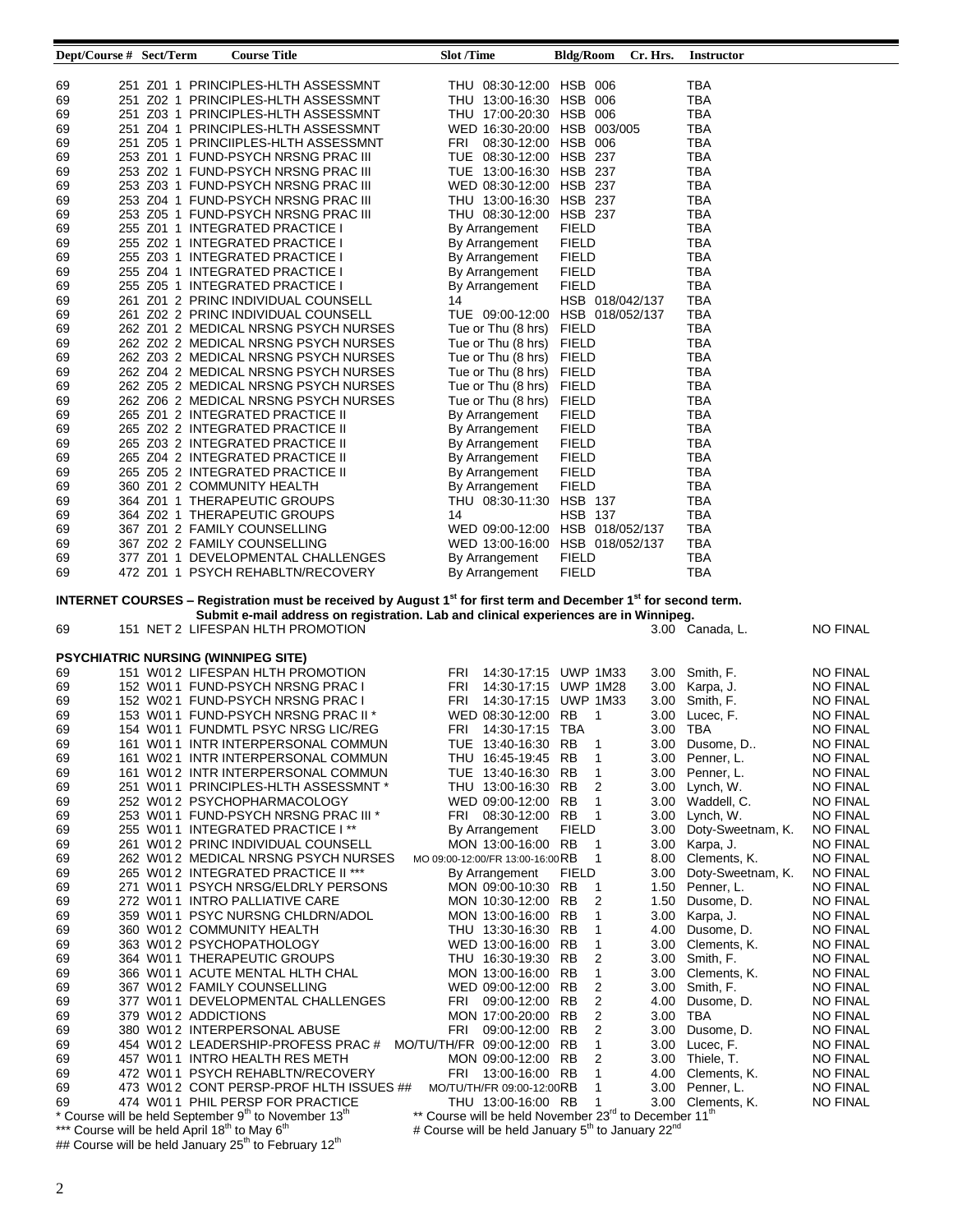| Dept/Course # Sect/Term |  | <b>Course Title</b>                                                                                              | <b>Slot /Time</b>                         |                | Bldg/Room Cr. Hrs.    | <b>Instructor</b>           |                                |
|-------------------------|--|------------------------------------------------------------------------------------------------------------------|-------------------------------------------|----------------|-----------------------|-----------------------------|--------------------------------|
|                         |  |                                                                                                                  |                                           |                |                       |                             |                                |
|                         |  | PSYCHIATRIC NURSING LABORATORY PERIODS FOR WINNIPEG SITE (DO NOT ENTER ON REGISTRATION FORM/ONLINE REGISTRATION) |                                           |                |                       |                             |                                |
| 69                      |  | 153 Z10 1 FUND-PSYCH NRSNG PRAC II                                                                               | WED 13:00-16:30 RB                        |                | LAB                   | TBA                         |                                |
| 69                      |  | 153 Z20 1 FUND-PSYCH NRSNG PRAC II                                                                               | THU 08:30-12:00 RB                        |                | LAB                   | TBA                         |                                |
| 69                      |  | 153 Z30 1 FUND-PSYCH NRSNG PRAC II                                                                               | THU 13:00-16:30 RB                        |                | LAB                   | TBA                         |                                |
| 69                      |  | 153 Z40 1 FUND-PSYCH NRSNG PRAC II                                                                               | MON 13:00-16:30 RB                        |                | LAB                   | <b>TBA</b>                  |                                |
| 69                      |  | 153 Z50 1 FUND-PSYCH NRSNG PRAC II                                                                               | TUE 08:30-12:00 RB                        |                | LAB                   | <b>TBA</b><br><b>TBA</b>    |                                |
| 69                      |  | 251 Z10 1 PRINCIPLES-HLTH ASSESSMNT<br>251 Z20 1 PRINCIPLES-HLTH ASSESSMNT                                       | MON 08:30-12:00 RB<br>MON 13:00-16:30 RB  |                | LAB<br>LAB            | <b>TBA</b>                  |                                |
| 69<br>69                |  | 251 Z30 1 PRINCIPLES-HLTH ASSESSMNT                                                                              | TUE 08:30-12:00 RB                        |                | LAB                   | <b>TBA</b>                  |                                |
| 69                      |  | 251 Z40 1 PRINCIPLES-HLTH ASSESSMNT                                                                              | WED 13:00-16:30 RB                        |                | LAB                   | <b>TBA</b>                  |                                |
| 69                      |  | 251 Z50 1 PRINCIPLES-HLTH ASSESSMNT                                                                              | THU 13:00-16:30 RB                        |                | LAB                   | <b>TBA</b>                  |                                |
| 69                      |  | 253 Z10 1 FUND-PSYCH NRSNG PRAC III                                                                              | TUE 13:00-16:30 RB                        |                | LAB                   | <b>TBA</b>                  |                                |
| 69                      |  | 253 Z20 1 FUND-PSYCH NRSNG PRAC III                                                                              | TUE 08:30-12:00 RB                        | $\overline{c}$ |                       | <b>TBA</b>                  |                                |
| 69                      |  | 253 Z30 1 FUND-PSYCH NRSNG PRAC III                                                                              | WED 13:00-16:30 RB                        | 1              |                       | <b>TBA</b>                  |                                |
| 69                      |  | 253 Z40 1 FUND-PSYCH NRSNG PRAC III                                                                              | THU 08:30-12:00 RB                        | 1              |                       | <b>TBA</b>                  |                                |
| 69                      |  | 253 Z50 1 FUND-PSYCH NRSNG PRAC III                                                                              | THU 08:30-12:00 RB                        | 2              |                       | TBA                         |                                |
| 69                      |  | 255 Z10 1 INTEGRATED PRACTICE I                                                                                  | By Arrangement                            |                | FIELD                 | TBA                         |                                |
| 69                      |  | 255 Z20 1 INTEGRATED PRACTICE I                                                                                  | By Arrangement                            |                | <b>FIELD</b>          | TBA                         |                                |
| 69                      |  | 255 Z30 1 INTEGRATED PRACTICE I                                                                                  | By Arrangement                            |                | <b>FIELD</b>          | TBA                         |                                |
| 69                      |  | 255 Z40 1 INTEGRATED PRACTICE I                                                                                  | By Arrangement                            |                | <b>FIELD</b>          | <b>TBA</b>                  |                                |
| 69                      |  | 255 Z50 1 INTEGRATED PRACTICE I                                                                                  | By Arrangement                            |                | <b>FIELD</b>          | <b>TBA</b>                  |                                |
| 69                      |  | 255 Z60 1 INTEGRATED PRACTICE I                                                                                  | By Arrangement                            |                | <b>FIELD</b>          | <b>TBA</b>                  |                                |
| 69                      |  | 261 Z10 2 PRINC INDIVIDUAL COUNSELL                                                                              | TUE 09:00-12:00 RB                        | 2              |                       | <b>TBA</b>                  |                                |
| 69                      |  | 261 Z20 2 PRINC INDIVIDUAL COUNSELL                                                                              | THU 09:00-12:00 RB                        | 2              |                       | <b>TBA</b>                  |                                |
| 69                      |  | 261 Z30 2 PRINC INDIVIDUAL COUNSELL                                                                              | THU 13:00-16:00 RB                        | 2              |                       | <b>TBA</b>                  |                                |
| 69                      |  | 261 Z40 2 PRINC INDIVIDUAL COUNSELL                                                                              | TUE 16:45-19:45 RB                        | 2              |                       | <b>TBA</b>                  |                                |
| 69                      |  | 262 Z10 2 MEDICAL NRSNG PSYCH NURSES                                                                             | Tue or Thu (8 hrs)<br>Tue or Thu (8 hrs)  |                | <b>FIELD</b>          | <b>TBA</b><br><b>TBA</b>    |                                |
| 69<br>69                |  | 262 Z20 2 MEDICAL NRSNG PSYCH NURSES<br>262 Z30 2 MEDICAL NRSNG PSYCH NURSES                                     | Tue or Thu (8 hrs)                        |                | FIELD<br><b>FIELD</b> | <b>TBA</b>                  |                                |
| 69                      |  | 262 Z40 2 MEDICAL NRSNG PSYCH NURSES                                                                             | Tue or Thu (8 hrs)                        |                | <b>FIELD</b>          | <b>TBA</b>                  |                                |
| 69                      |  | 262 Z50 2 MEDICAL NRSNG PSYCH NURSES                                                                             | Tue or Thu (8 hrs)                        |                | <b>FIELD</b>          | TBA                         |                                |
| 69                      |  | 262 Z60 2 MEDICAL NRSNG PSYCH NURSES                                                                             | Tue or Thu (8 hrs)                        |                | <b>FIELD</b>          | TBA                         |                                |
| 69                      |  | 265 Z10 2 INTEGRATED PRACTICE II                                                                                 | By Arrangement                            |                | <b>FIELD</b>          | TBA                         |                                |
| 69                      |  | 265 Z20 2 INTEGRATED PRACTICE II                                                                                 | By Arrangement                            |                | <b>FIELD</b>          | TBA                         |                                |
| 69                      |  | 265 Z30 2 INTEGRATED PRACTICE II                                                                                 | By Arrangement                            |                | <b>FIELD</b>          | <b>TBA</b>                  |                                |
| 69                      |  | 265 Z40 2 INTEGRATED PRACTICE II                                                                                 | By Arrangement                            |                | <b>FIELD</b>          | <b>TBA</b>                  |                                |
| 69                      |  | 265 Z50 2 INTEGRATED PRACTICE II                                                                                 | By Arrangement                            |                | <b>FIELD</b>          | <b>TBA</b>                  |                                |
| 69                      |  | 265 Z60 2 INTEGRATED PRACTICE II                                                                                 | By Arrangement                            |                | <b>FIELD</b>          | <b>TBA</b>                  |                                |
| 69                      |  | 360 Z10 2 COMMUNITY HEALTH                                                                                       | By Arrangement                            |                | <b>FIELD</b>          | <b>TBA</b>                  |                                |
| 69                      |  | 364 Z10 1 THERAPEUTIC GROUPS                                                                                     | WED 09:00-12:00 RB                        | 2              |                       | TBA                         |                                |
| 69                      |  | 364 Z20 1 THERAPEUTIC GROUPS                                                                                     | WED 13:30-16:30 RB                        | $\overline{2}$ |                       | <b>TBA</b>                  |                                |
| 69                      |  | 364 Z30 1 THERAPEUTIC GROUPS                                                                                     | TUE 13:00-16:00 RB                        | $\overline{2}$ |                       | <b>TBA</b>                  |                                |
| 69                      |  | 367 Z10 2 FAMILY COUNSELLING                                                                                     | TUE 13:00-16:00 RB                        | $\overline{2}$ |                       | <b>TBA</b>                  |                                |
| 69                      |  | 367 Z20 2 FAMILY COUNSELLING                                                                                     | WED 16:30-19:30 RB                        | $\overline{c}$ |                       | <b>TBA</b>                  |                                |
| 69                      |  | 367 Z30 2 FAMILY COUNSELLING                                                                                     | WED 13:00-16:00 RB                        | 2              |                       | TBA                         |                                |
| 69<br>69                |  | 377 Z10 1 DEVELOPMENTAL CHALLENGES<br>472 Z10 1 PSYCH REHABLTN/RECOVERY                                          | By Arrangement                            |                | FIELD<br><b>FIELD</b> | TBA<br><b>TBA</b>           |                                |
|                         |  |                                                                                                                  | By Arrangement                            |                |                       |                             |                                |
|                         |  |                                                                                                                  |                                           |                |                       |                             |                                |
|                         |  | NURSING (71) CHAIR: Dr. K. Hyndman                                                                               |                                           |                |                       |                             |                                |
| 71                      |  | 150 A00 1 NURSING FOUNDATIONS I                                                                                  | 11                                        |                | EB ROWE TH. 3.00      | Smith, M.                   | DEC 18 P.M.                    |
| 71                      |  | 153 A10 1 NUTRITION & HEALTH PROMTN                                                                              | MON 18:30-21:30 HSB 143                   |                | 3.00                  | Mullins, C.                 | DEC 14 EVE.                    |
| 71                      |  | 153 A10 2 NUTRITION & HEALTH PROMTN                                                                              | MON 18:30-21:30 HSB 143                   |                | 3.00                  | Mullins, C.                 | APR 18 EVE.                    |
| 71                      |  | 155 A00 2 HUMAN GROWTH/DEVELOPMENT                                                                               | 11                                        |                | EB ROWE TH. 3.00      | Gandza, G.                  | APR 18 P.M.                    |
| 71                      |  | 250 A00 1 NURSING FOUNDATIONS II                                                                                 | MON 11:00-13:00 HSB 143                   |                | 2.00                  | Salman, A.                  | DEC 12 A.M.                    |
| 71                      |  | 251 A00 1 INTRO TO PHARMACOLOGY                                                                                  | MON 08:30-10:30 HSB 143                   |                | 2.00                  | Salman, A.                  | DEC 16 A.M.                    |
| 71                      |  | 252 A00 1 HUMAN RESPONSES I                                                                                      | 09:40-12:30 HSB 243<br>FRI                |                | 3.00                  | Tryphonopoulos/Hyndman      | DEC 17 P.M.                    |
| 71                      |  | 253 A00 1 HEALTH ASSESSMENT                                                                                      | WED 08:30-11:30 HSB 243                   |                | 3.00                  | Chachula, K.                | DEC 18 A.M.                    |
| 71<br>71                |  | 254 A00 1 NURSING APPLICATIONS I<br>255 A00 1 NURSING PRACTICE I                                                 | MON 13:30-14:30 HSB 143<br>By Arrangement | <b>FIELD</b>   | 3.00 <sub>1</sub>     | Hardy, D.<br>2.00 Ahmad, N. | DEC 14 A.M.<br><b>NO FINAL</b> |
| 71                      |  | 260 A00 2 NURSING FOUNDATIONS III                                                                                | FRI 09:00-12:00 HSB 243                   |                | 3.00                  | Chachula, K.                | APR 13 A.M.                    |
| 71                      |  | 262 A00 2 HUMAN RESPONSES II                                                                                     | MO 09:00-12:00/TH 18:30-21:30 HSB 243     |                | 6.00                  | McPherson/Tryphonopoulos    | APR 15 A.M.                    |
| 71                      |  | 264 A00 2 NURSING APPLICATIONS II                                                                                | MON 12:30-13:30 HSB 143                   |                | 3.00                  | Hardy, D.                   | APR 14 A.M.                    |
| 71                      |  | 265 A00 2 NURSING PRACTICE II                                                                                    | By Arrangement                            | <b>FIELD</b>   | 4.00                  | McPherson, N.               | <b>NO FINAL</b>                |
| 71                      |  | 352 A00 1 HUMAN RESPONSES IV                                                                                     | MO 09:00-11:00/TU 10:00-12:00 HSB 243     |                | 4.00                  | Henriquez/Hyndman           | DEC 14 P.M.                    |
| 71                      |  | 355 A00 1 NURSING PRACTICE IV                                                                                    |                                           | FLD FIELD      |                       | 3.00 Henriquez, N.          | <b>NO FINAL</b>                |
| 71                      |  | 356 A00 1 GENDER/LIFESPAN HLTH I                                                                                 | MO 11:30-13:00/TU 13:00-14:30 HSB 045     |                | 4.00                  | Smith, M.                   | DEC 16 P.M.                    |
| 71                      |  | 357 A00 2 GENDER/LIFESPAN HLTH II                                                                                | TUE 09:00-12:00 HSB 045                   |                |                       | 4.00 Henriquez, N.          | APR 15 P.M.                    |
| 71                      |  | 361 A00 1 COMMUNITY HEALTH                                                                                       | WED 08:30-11:20 HSB 143                   |                | 3.00                  | McPherson, N.               | <b>NO FINAL</b>                |
| 71                      |  | 362 A00 2 HUMAN RESPONSES V                                                                                      | TUE 13:00-16:00 HSB 143                   |                | 3.00                  | Salman, A.                  | APR 14 P.M.                    |
| 71                      |  | 365 A00 2 NURSING PRACTICE V                                                                                     | By Arrangement                            | <b>FIELD</b>   | 3.00                  | Chachula, K.                | <b>NO FINAL</b>                |
| 71                      |  | 435 A00 2 NURSING PRACTICE VIII                                                                                  | By Arrangement                            | <b>FIELD</b>   |                       | 12.00 Ahmad, N.             | <b>NO FINAL</b>                |
| 71                      |  | 440 A00 1 PROF NRSNG: OPPORNTS/CHALL MO 08:30-11:20/WE 12:30-15:30 HSB 045                                       |                                           |                | 6.00                  | Hyndman/McPherson           | DEC 12 A.M.                    |
| 71                      |  | 457 A00 2 INTRO HEALTH RES METHS                                                                                 | MON/WED 09:30-11:00 HSB 143               |                | 3.00                  | Ahmad, N.                   | APR 13 P.M.                    |
| 71                      |  | 465 A00 1 NURSING PRACTICE VII                                                                                   | By Arrangement                            | <b>FIELD</b>   | 4.00                  | McPherson, N.               | <b>NO FINAL</b>                |